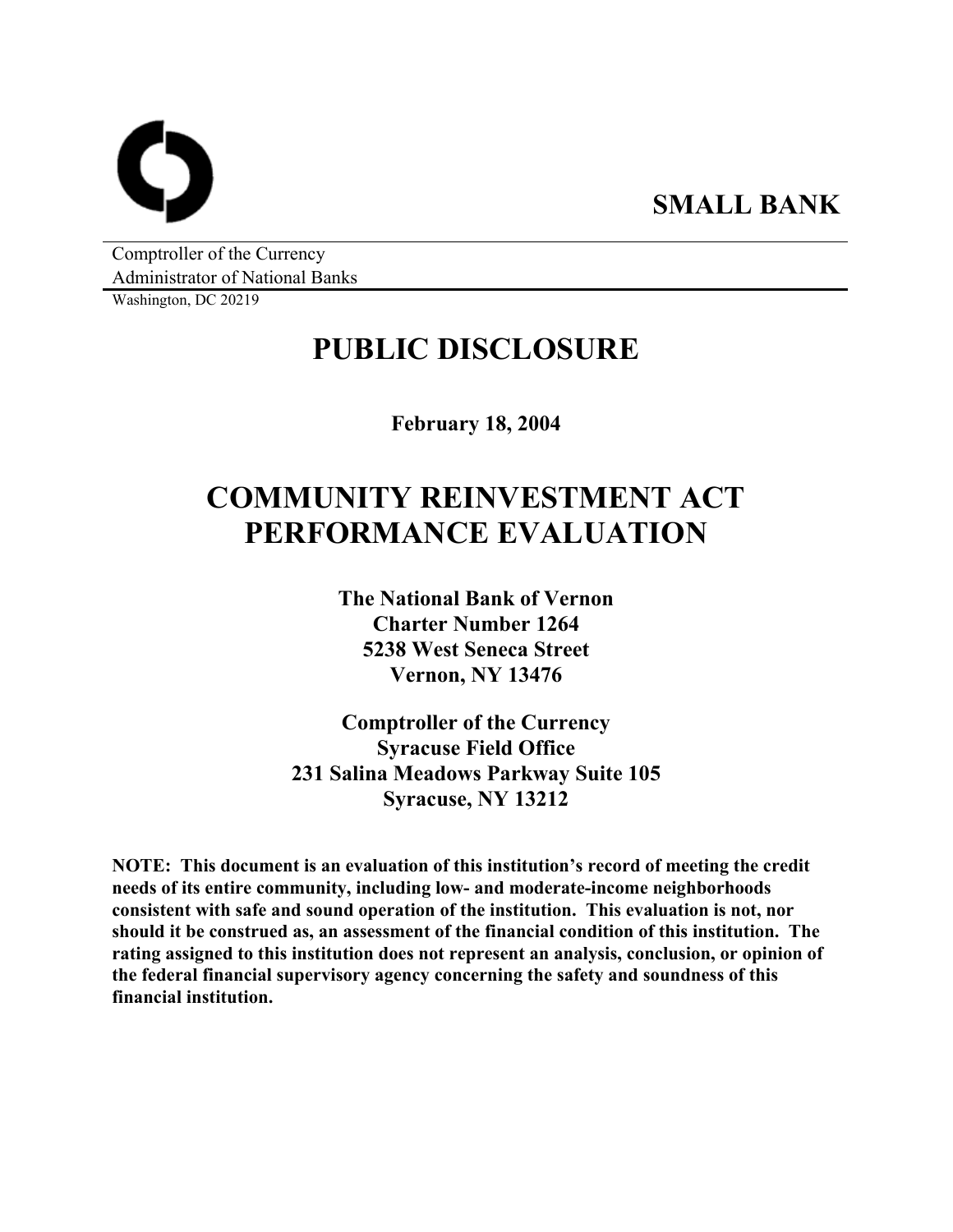## **GENERAL INFORMATION**

The Community Reinvestment Act (CRA) requires each federal financial supervisory agency to use its authority when examining financial institutions subject to its supervision, to assess the institution's record of meeting the credit needs of its entire community, including low- and moderate-income neighborhoods, consistent with safe and sound operation of the institution. Upon conclusion of such examination, the agency must prepare a written evaluation of the institution's record of meeting the credit needs of its community.

This document is an evaluation of the Community Reinvestment Act (CRA) performance of The National Bank of Vernon prepared by the Office of the Comptroller of the Currency (OCC), the institution's supervisory agency, as of February 18, 2004. The agency rates the CRA performance of an institution consistent with the provisions set forth in Appendix A of 12 CFR Part 25

## **INSTITUTION'S CRA RATING: This institution is rated Satisfactory.**

The primary reasons supporting this rating are:

- The average loan-to-deposit ratio at 60% meets the standards for satisfactory performance.
- The National Bank of Vernon meets the standards for satisfactory performance for loans originated within the bank's assessment area.
- Borrower distribution meets the standards for satisfactory performance based on the distribution of credit to borrowers of different income levels and to businesses of different sizes.
- The National Bank of Vernon has not received any CRA-related complaints during the evaluation period.

## **DESCRIPTION OF INSTITUTION**

The National Bank of Vernon (NBV) is a \$66 million community bank wholly owned by Vernon Bank Corp., a one-bank holding company. NBV's main office is located in Vernon, New York. There are two branches located in nearby Oriskany Falls and Westmoreland. NBV is located in a primarily rural area approximately 20 miles west of Utica, New York and 40 miles east of Syracuse, New York.

As of December 31, 2003, total assets were \$66 million consisting mainly of \$35 million (53%) in loans and \$27 million (41%) in investments. The bank's deposits totaled \$58 million. The loan portfolio consisted of \$19 million in residential real estate loans, \$14 million in commercial and commercial real estate loans and \$2 million in consumer loans. During the majority of the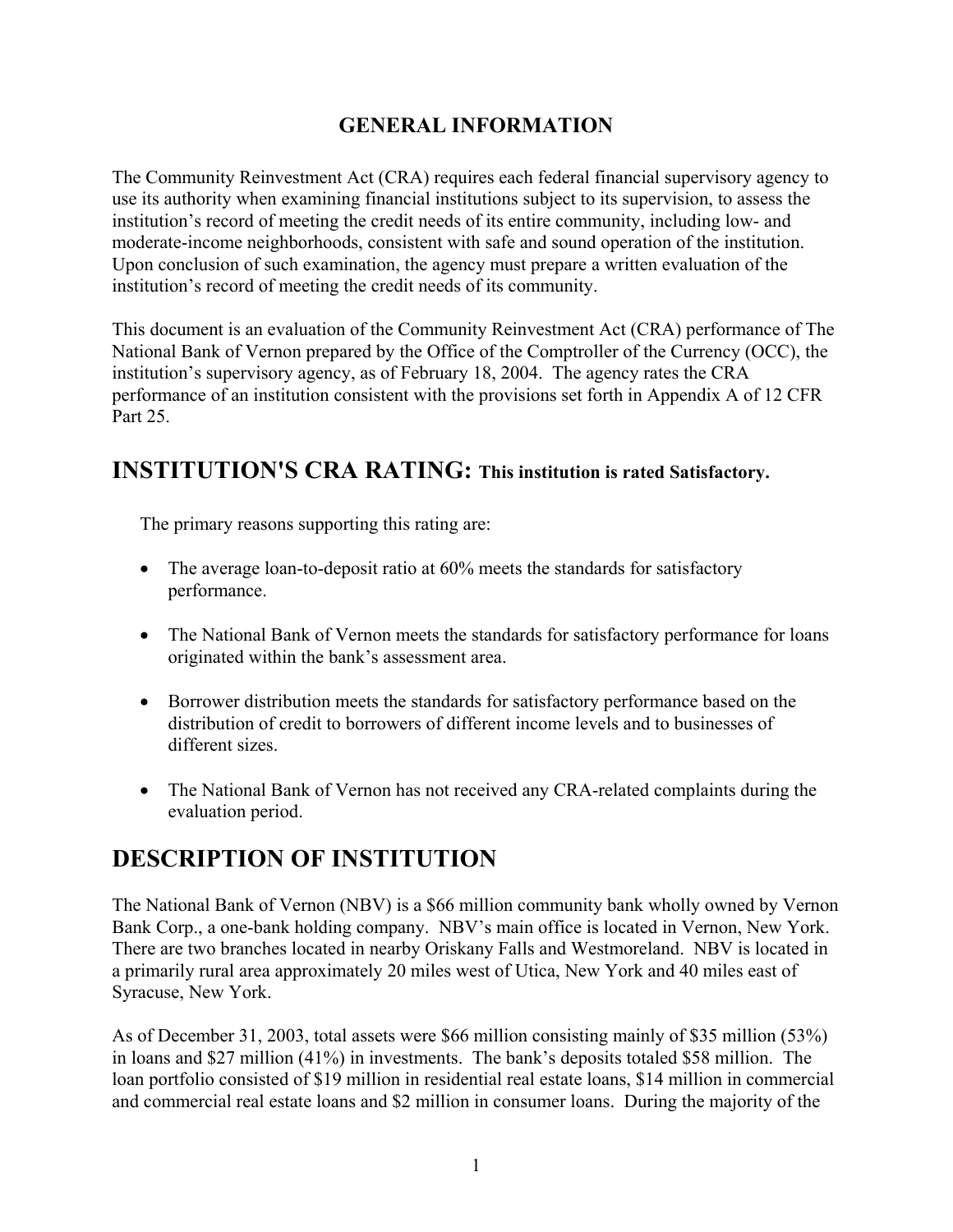evaluation period, management focused on commercial and residential real estate lending.

NBV has three locations serving the Utica-Rome, New York region and a small portion of Madison County, New York. NBV offers a range of banking products and services. NBV maintains traditional banking hours with extended hours on Thursday and Friday. Drive-in facilities are available at the Vernon and Westmoreland branches and open one hour before bank lobby hours. Drive-up automated teller machines (ATMs) are also available at these locations. Additionally, NBV offers telephone-banking services.

NBV does not have any legal, financial or other factors that would impede its ability to help meet the credit needs in its defined assessment area. A longstanding lawsuit by the Oneida Indians against New York State includes individual property owners on over 200,000 acres of land within the assessment area. This lawsuit has hindered the real estate market. At the last CRA examination dated February 22, 1999, NBV demonstrated a satisfactory level of performance meeting the credit needs of the community.

## **DESCRIPTION OF ASSESSMENT AREA**

NBV's assessment area (AA) consists of two geographies in Madison County and fourteen geographies in Oneida County. Madison County is part of the Syracuse Metropolitan Statistical Area (MSA 8160) and Oneida County is part of the Utica-Rome MSA (MSA 8680). The bank designates only one AA since the two geographies in the Syracuse MSA represent only 1% and 2% of the geographies in the Syracuse MSA and Madison County, respectively. All offices are located in the Utica-Rome MSA. Nine geographies are designated middle-income and seven are upper-income. There are no low- or moderate-income geographies. The AA meets regulatory guidelines and does not arbitrarily exclude any low- or moderate-income geographies.

The assessment area has a total population of approximately 66,429 in 17,733 families and 23,461 households. The table below further describes the distribution of the population, families and households based on geographic income categories. The AA consists of 12.18% lowincome, 17.99% moderate-income, 24.12% middle-income and 45.71% upper-income families. Of the 25,013 housing units in the AA, 73% are owner-occupied, 20% are rental-occupied and 7% are vacant. The median housing value in the AA is \$75,961 with a median housing age of 50 years.

| <b>Selected Characteristics by Income Category of the Geography</b> |                              |                         |        |                                |                                          |  |  |
|---------------------------------------------------------------------|------------------------------|-------------------------|--------|--------------------------------|------------------------------------------|--|--|
| Geographic<br><b>Income</b>                                         | <b>Census</b><br>Tracts as a | Population<br>as a $\%$ |        | <b>Households</b><br>as a $\%$ | <b>Owner-Occupied</b><br>Units as a $\%$ |  |  |
| Category                                                            | $\frac{6}{9}$                |                         |        |                                |                                          |  |  |
| Middle                                                              | 56.25                        | 57.70                   | 58.42  | 58.76                          | 58.94                                    |  |  |
| Upper                                                               | 43.75                        | 42.30                   | 41.58  | 41.24                          | 41.06                                    |  |  |
| Total                                                               | 100.00                       | 100.00                  | 100.00 | 100.00                         | 100.00                                   |  |  |

Source: 1990 U.S. Census

The 1990 U.S. Census Median Family Income for the AA is \$32,323. This figure is used to determine the income designation of the geographies. The 2002 Updated Median Family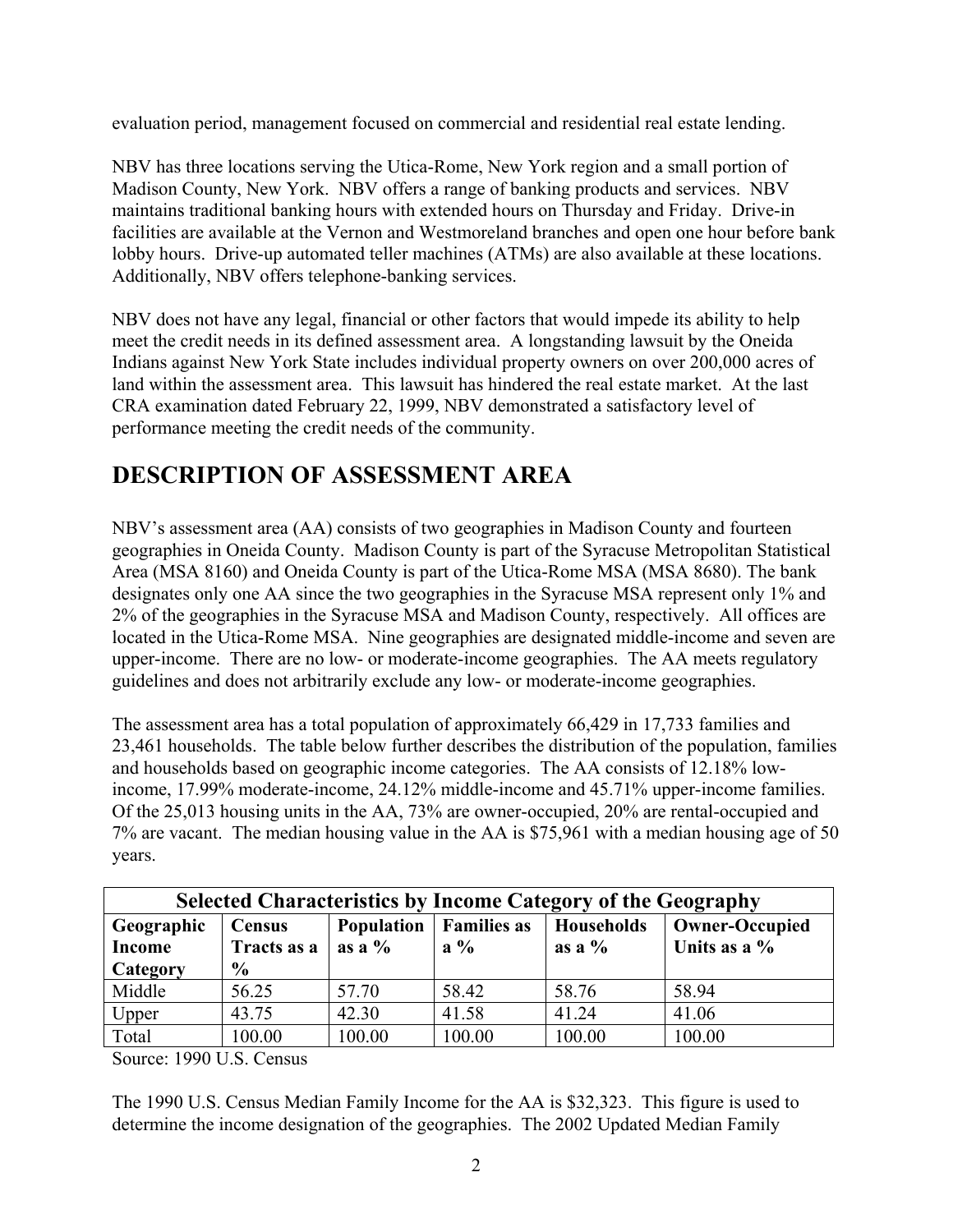Income for the AA is \$43,475. This figure is used to evaluate borrower income distribution in this AA. The Updated Median Family Income is based on information from the Department of Housing and Urban Development (HUD).

The New York State unemployment rate for December 2003 was 6.1% and the unemployment rate for the Utica-Rome MSA was 6.1%. Major employers are Oneida Limited, the Oneida Indian Nation Casino, local school districts, and small businesses. The local economy is stable, however, it has not fully recovered from the closing of Griffis Air Force Base in Rome.

In Oneida County, NBV faces competition from 13 commercial banks and three savings institutions with a total of 70 offices.

During the examination, we contacted three agencies involved in the local development of the NBV AA. All three contacts mentioned that the area has evolved from providing high paying manufacturing jobs to lower paying service industry jobs, creating underemployment. The area has an overabundance of low quality, low rent housing. However, larger companies considering moving to the area cannot find adequate housing for their middle-income employees.

## **CONCLUSIONS WITH RESPECT TO PERFORMANCE CRITERIA**

This evaluation of The National Bank of Vernon (NBV) performance covers the period from February 22, 1999 to December 31, 2002. The evaluation includes an analysis of all of the geographies within the AA.

Based on a discussion with management and a review of the new loan reports for 2001 and 2002, we determined the bank's primary products to be residential real estate loans and commercial loans. Our analysis and conclusions are based on all Home Mortgage Disclosure Act (HMDA) reportable loan originations (110) and all the commercial loans (66) originated or purchased by NBV during that time period.

## *Loan-to-Deposit Ratio*

NBV's loan-to-deposit ratio meets the standard for satisfactory performance for similarly situated banks headquartered in the AA. Since the last CRA examination, dated February 22, 1999, NBV's average loan-to-deposit ratio was 60%. NBV's average loan-to-deposit ratio is in the mid-range of similar-size rural banks, which had average loan-to-deposit ratios ranging from 49% to 86%.

#### *Lending in Assessment Area*

Lending within the AA meets the standard for satisfactory performance. NBV originated 32 home purchase loans totaling \$2,668,000. Of the total originated, 18 loans (56.3%) totaling \$1,036,000 (38.8%) were within the bank's AA. During 2001 and 2002, NBV originated 76 refinances totaling \$3,662,000. Of the total originated, 68 loans (89.5%) totaling \$3,152,000 (86.1%) were within the bank's AA.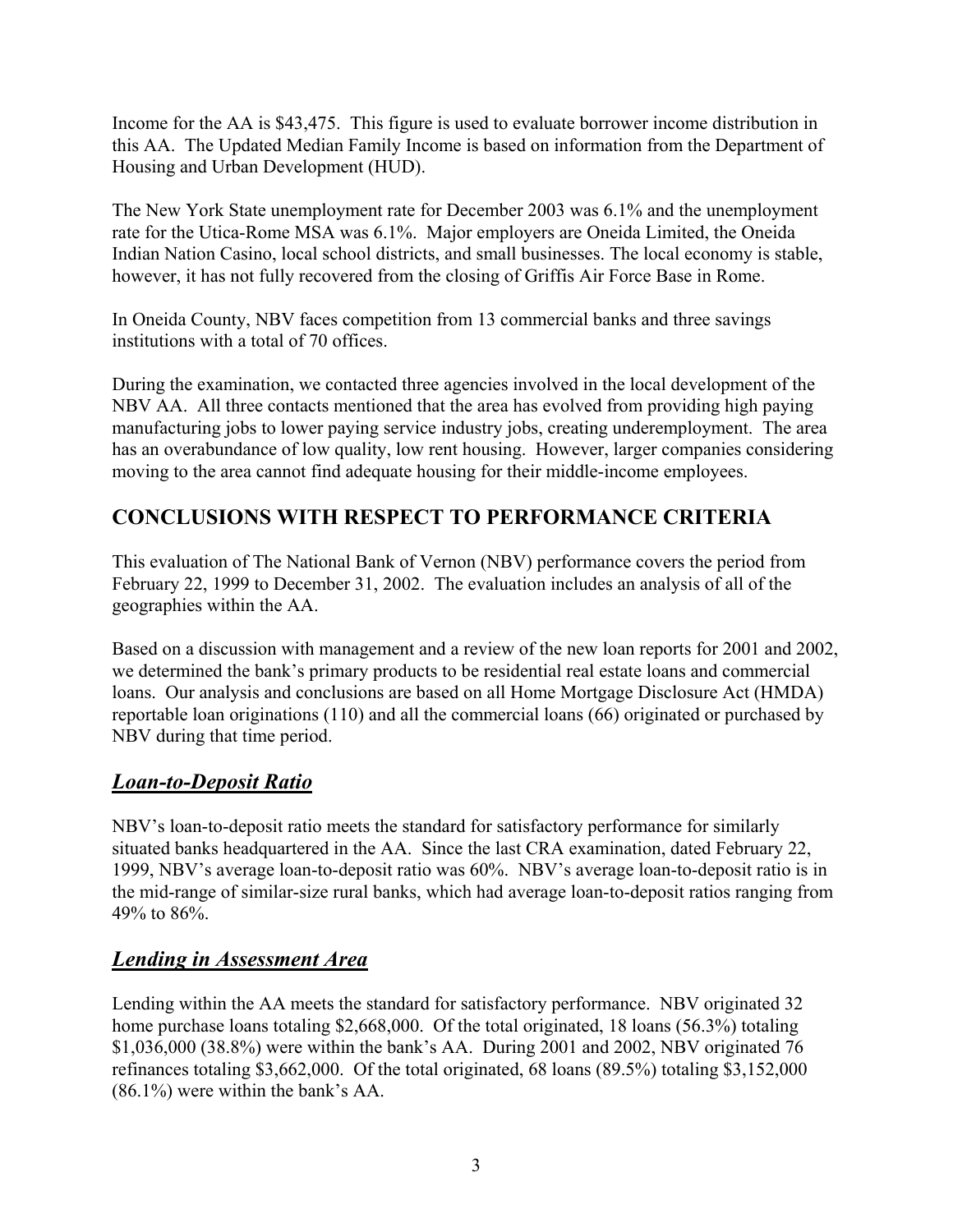We chose to analyze all 66 commercial loans, totaling \$6,606,046, that the bank originated during the evaluation period. Of the loans originated, 47 loans (71.2%) totaling \$3,168,456 (48.0%) were within the bank's AA.

#### *Lending to Borrowers of Different Incomes and to Businesses of Different Sizes*

NBV's record of lending to borrowers of different incomes and to businesses of different sizes meets the standard for satisfactory performance.

|                                               | <b>Home Purchases</b> |                                        |                 |                                     | <b>Refinances</b> |                                 |                 |            |                                      |
|-----------------------------------------------|-----------------------|----------------------------------------|-----------------|-------------------------------------|-------------------|---------------------------------|-----------------|------------|--------------------------------------|
| Income<br><b>Designation</b><br><sub>of</sub> | $\mathbf{C}$ nt       | Count<br><b>Total</b><br>$\frac{6}{6}$ | Amt \$<br>(000) | Amt<br>$\left( \frac{0}{0} \right)$ | $\mathbf{C}$ nt   | Count<br><b>Total</b><br>$(\%)$ | Amt \$<br>(000) | Amt<br>(%) | Family<br><b>Distribution</b><br>(%) |
| <b>Borrower</b>                               |                       |                                        |                 |                                     |                   |                                 |                 |            |                                      |
| Low                                           | ◠                     | 11.11                                  | 18              | 1.74                                | 6                 | 8.82                            | 94              | 2.98       | 12.18                                |
| Moderate                                      | ◠                     | 11.11                                  | 12              | 1.16                                | 17                | 25.00                           | 544             | 17.26      | 17.99                                |
| Middle                                        | 8                     | 44.44                                  | 384             | 37.07                               | 11                | 16.18                           | 634             | 20.11      | 24.12                                |
| Upper                                         | 6                     | 33.34                                  | 622             | 60.03                               | 34                | 50.00                           | 1,880           | 59.65      | 45.71                                |
| Totals                                        | 18                    | 100.00                                 | 1.036           | 100.00                              | 68                | 100.00                          | 3,152           | 100.00     | 100.00                               |

#### *Borrower distribution*

The borrower distribution of home purchase and refinance mortgages to low-income borrowers in the AA is good.

The borrower distribution of home purchase and refinance mortgages to moderate-income borrowers in the AA is good.

#### *Business Loans*

|                                   | Count | Count Total<br>$\frac{1}{2}$ | <b>Amount S</b> | Amt/Total<br>$\frac{(0)}{0}$ | 2002 Biz Data (%) |
|-----------------------------------|-------|------------------------------|-----------------|------------------------------|-------------------|
| Loans with Revenue<br>$\leq$ S1MM | 30    | 63.83                        | 1,502,958       | 47.44                        | 92.84             |
| Loans with Revenue<br>$$1MM+$     | 17    | 36.17                        | 1,665,498       | 52.56                        | 7 1 7             |
| Totals                            | 47    | 100.00                       | 3,168,456       | 100.00                       | 100.00            |

Lending to businesses of different sizes in the AA is adequate. All of the business loans originated within the AA for the evaluation period were used for this analysis.